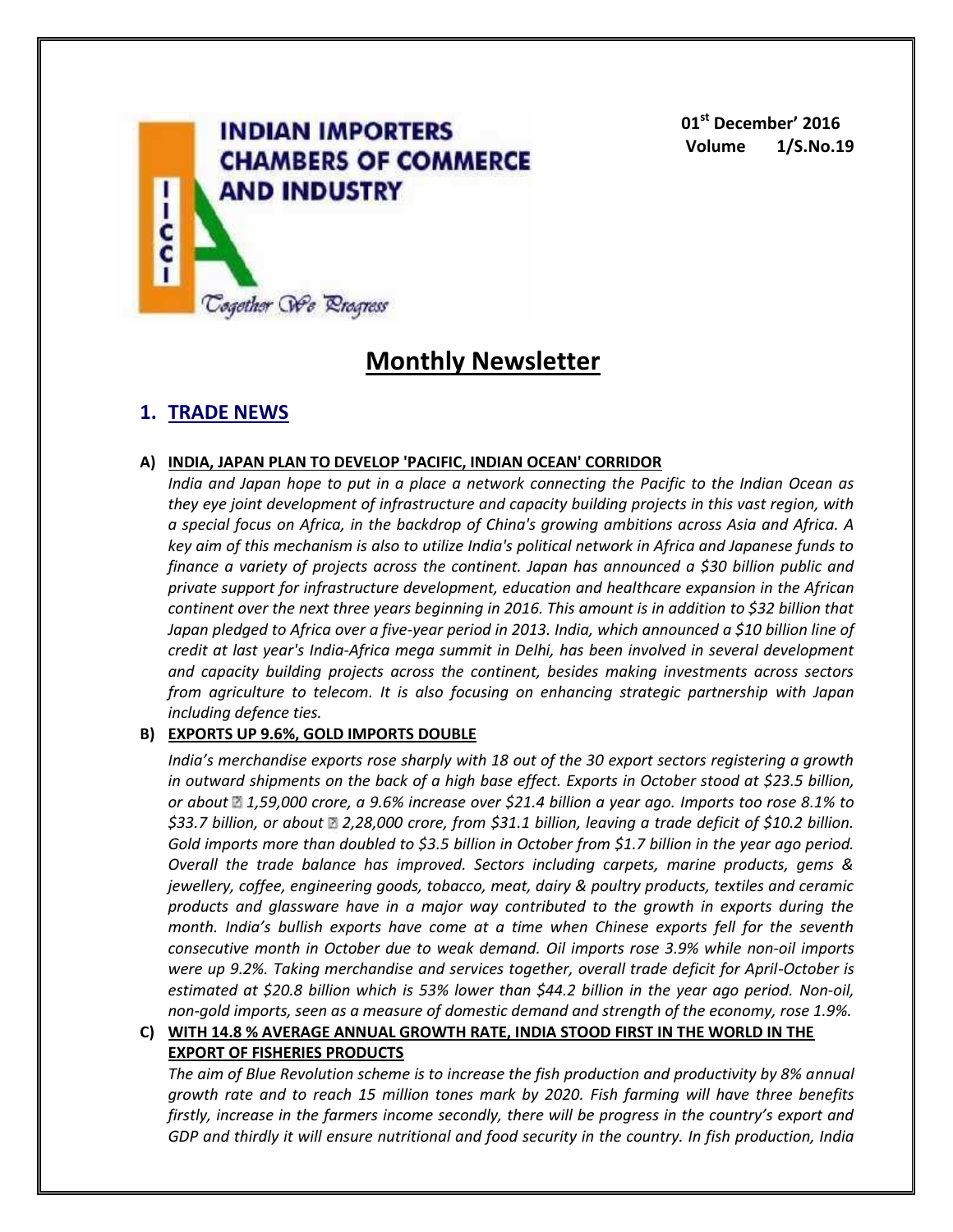*is constantly at the second position after China. Fisheries are a big sector in the country and around 150 lakh people are engaged in fisheries business. India has first place in the world in the area of shrimp fish and it is the largest exporter of shrimp fish. Taking all fisheries production together, there was estimated 10.8 million tones fish production in the country in year 2015-16, which is around 6.4% of total fish production of the world. India is the second largest country in the world to produce fish from aquaculture (42.10 lakh tones). It contributes about 6.3% in global aquaculture. From the last decade, where the average annual growth rate of export of fish and fisheries production in the world remaining 7.5%, Indian remain at the first place with an average annual growth rate of 14.8% in the export of fisheries product. Department of Animal Husbandry, Dairying and Fisheries has prepared a National Fisheries Action Plan 2020 (NFAP) for the next five years to increase fish production and productivity and to achieve the target of blue revolution. In this Action Plan all the different fisheries resources of the country like ponds and tanks, wetlands, brackish water, cold water, lakes reservoirs, rivers and canals and marine sectors are included.*

### **D) INDIA SET TO ZIP PAST GERMANY AS NO.4 AUTO MARKET NEXT YEAR**

*India will overtake Germany to become the world's fourth largest market in domestic car sales for vehicles by 2017. According to IHS, in 2017, India will sell 3.8 million passenger vehicles (up from 3.3 million in 2016), while Germany will sell 3.64 million (up from 3.62 million). The growth comes on the back of a fast growing economy, adequate financing availability, decreasing unemployment, increasing disposable incomes, and rising consumer expectations. According to IHS, India will overtake Japan to become the third largest car selling country by 2020 – leaving China and the US ahead of it. By then 39 of 55 car makers will be making cars here, boosting exports, too. Production in India is also expected to jump from its current 6th ranking to 4th, trailing just behind US, China and Japan. On the other hand, India's rise is also making global brands bring global products to India.*

# **2. FDI**

#### **A) COMMERCE MIN SEEKS FDI BAN IN TOBACCO SECTOR**

*Commerce and Industry Ministry has moved a proposal for the consideration of the Cabinet to completely ban foreign direct investment in the tobacco sector. The government does not want to encourage foreign investment for the production of cigarettes or other things (in the tobacco sector). However, the move could have a possible impact on farmers who are growing tobacco.*

# **3. ECONOMY**

**A) INDIA MULLS NEW FORMULA OF DUTY CUTS TO CURB TRADE DEFICIT WITH CHINA** *In a move to contain its rising trade deficit with China, India is mulling ways to reduce further onslaught of Chinese goods entering its market by reducing and delaying duty concessions to China. India may maintain a separate negative list of items on which it will give limited or no tariff concessions to Chinese imports under the Regional Comprehensive Economic Partnership (RCEP) trade agreement. The new approach of differential treatment comes in the wake of India's burgeoning trade deficit with China. In 2015-16, India's exports to China were \$9 billion while the imports were a staggering \$61.7 billion leaving a trade deficit of \$52.7 billion.*

# **4. PAN INDIA**

#### **A) INDIA RISES TO SECOND SPOT ON GLOBAL BIZ OPTIMISM INDEX**

*India has moved up by one spot to be ranked second in a global index of business optimism, based on policy reforms and the adoption of goods and services tax (GST), according to the latest Grant*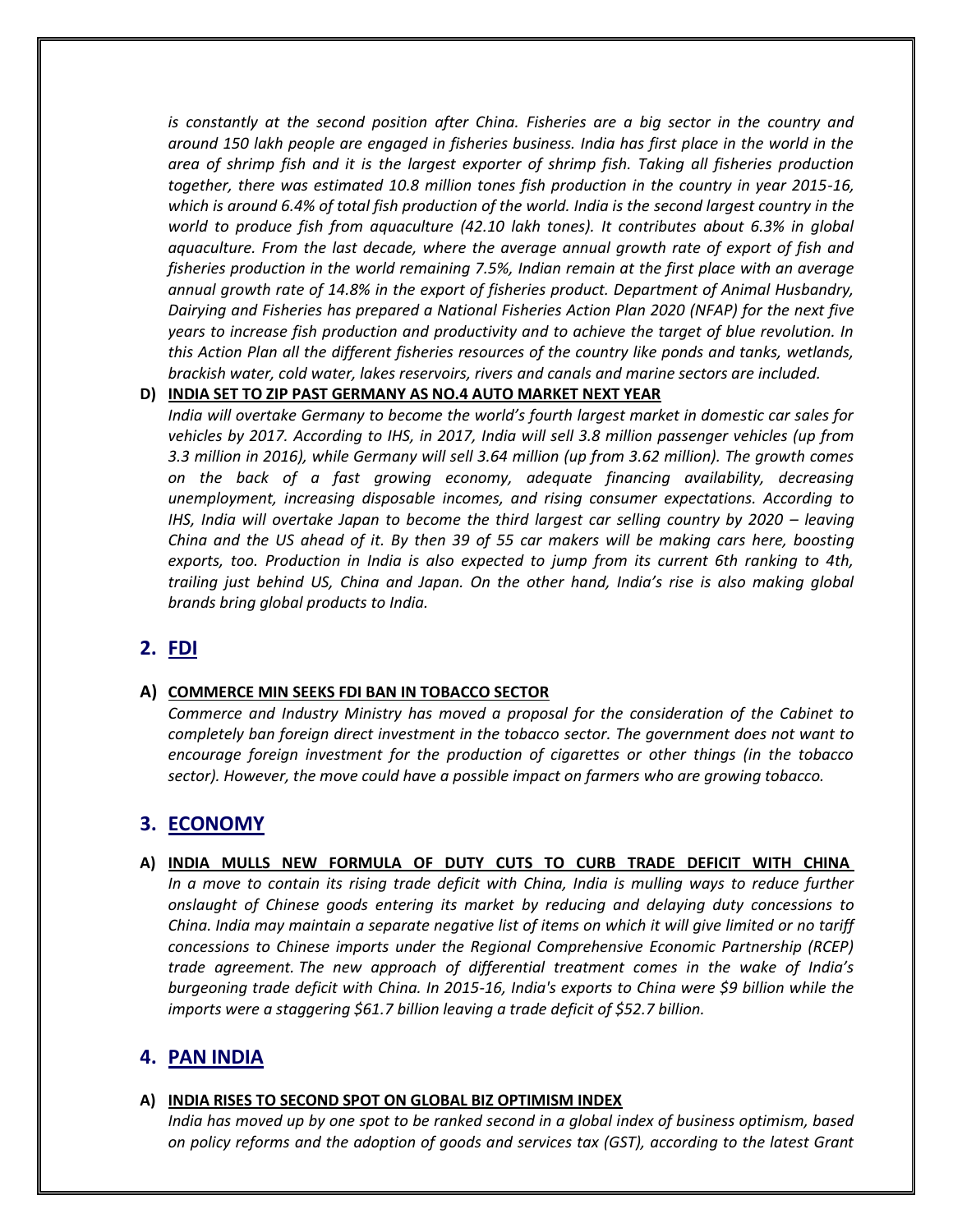*Thornton International Business Report. Indonesia took the top spot, with the Philippines coming in third. The improvement in the optimism ranking in the recent past clearly reflects that the reform agenda of the government and its efforts on improving the climate for doing business are having an impact. The programs and initiatives introduced by the Government of India, as well as its focus on building relationships with all major economies, has enabled India to become a bright spot in the global economy.*

## **B) FERTILIZER COUNCIL ICFNR TO ADOPT INTERNATIONAL BEST PRACTICES IN RESEARCH**

*Indian Council for Fertilizer and Nutrient Research (ICFNR), which was established last month and aims to operate on the lines of Indian Council of Agricultural Research (ICAR) and Indian Council of Medical Research (ICMR), will adopt international best practices in research to ensure farmers get good quality fertilizers at affordable rates., Areas of operation of ICFNR include promotion of research in area of fertilizer manufacturing technology, use of raw material and innovation in fertilizer products, eco-friendly micro nutrients and pesticide coated slow release fertilizers, biofertilizers & organic fertilizers and their derivatives. India is the second largest consumer of fertilizers in the world after China. Indian fertilizer requirement is largely dependent on imports around 25% in case of urea, around 50 % in case of natural gas (feedstock), more than 50 % in case of phosphate and around 100% for potassic fertilizers. India is also dependent on foreign players for sourcing of technology & licensing and technological up-gradation. ICFNR will have a governing council and an executive committee for monitoring the progress in the field.*

# **C) INDIA TO BE MOST DIGITISED ECONOMY IN 7 YEARS**

*The world will go cashless and India will move quite rapidly to a digital payments economy. Digital transactions will be a game changer, reducing inflation, interest rates and transaction fees. Nordic countries use very little cash and are now moving debit cards to cell phones. In Kenya and other countries digital payments have increased. The number of shops in Kenya that accept mobile payments has gone up super high. There are places in America where you can't park your car even if you have cash.*

#### **D) TEXTILE MACHINERY INDUSTRY TO TOUCH RS 35,000 CRORE IN 5 YEARS**

*India International Textile Machinery Exhibitions Society (India ITME Society), has predicted that the market size of India's textile machinery industry is expected to increase to Rs 32,000-35,000 crore (US\$ 4.7-5.1 billion) in the next five years, from the current size of Rs 22,000 crore (US\$ 3.2 billion), based on Make in India, and various other incentives for the manufacturing sector introduced by the Government of India. The Indian textile sector is one of the largest contributors to India's overall exports, contributing 11% (US\$ 40 billion) to the total outbound shipments in FY 2015-16, and is expected to touch US\$ 223 billion in size by 2021. The sector is also the second largest employer in the country after agriculture.*

# **5. GOVERNMENT CIRCULARS AND POLICIES**

# *A) GST SLABS FIXED AT 5%, 12%, 18% & 28%*

*A four-tier GST tax structure of 5%, 12%, 18% and 28%, with lower rates for essential items and the highest for luxury and de-merits goods that would also attract an additional cess, was decided by the all- powerful GST Council. Zero-tax rate to apply to 50% of items in consumer inflation basket (CPI), including food grains used by common man. The lowest rate of 5% would be for common use items while there would be two standard rates of 12% and 18% under the Goods and Services Tax (GST) regime targeted to be rolled out from April 1, 2017. Highest tax slab will be applicable to items which are currently taxed at 30-31% (excise duty plus VAT). Luxury cars,* tobacco and aerated drinks would also be levied with an additional cess on top of the highest tax rate. While the Centre proposed to levy a 4% GST on gold, a final decision was put off. The long-delayed tax, which would transform Asia's third largest economy into a single market, is expected to boost revenues *through*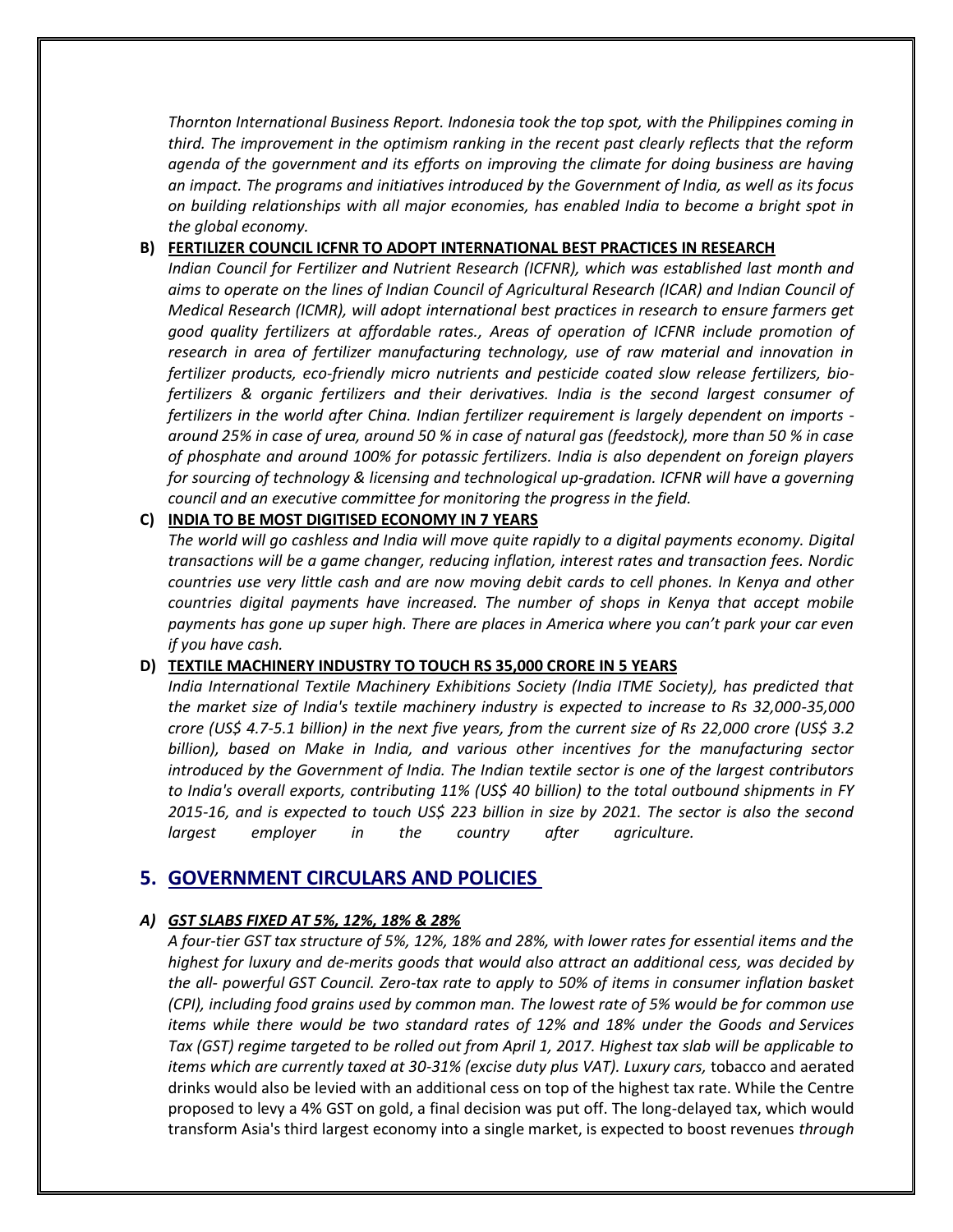*better compliance while making life simpler for business that now pay a host of federal and state levies*.

#### **B) QUALITY CHECKS FOR PICKLES, CHUTNEYS BEFORE EXPORT**

*India is likely to extend the ambit of the Export of Fruit and Vegetable Products Rules that prohibit fruit and vegetable product exports without a certificate to countries which require such a document to 15 categories of processed foods. In order to reduce rejections faced by exporters of products made from fruits and vegetables, India has put in place a set of quality control rules in cases where importing countries ask for such kind of a certification. Shipments of processed fruit and juices declined 2% to \$216 million from \$220 million. Major export destinations were the US, the Netherlands, Saudi Arabia, the United Kingdom, and the United Arab Emirates. India is the second largest producer of fresh vegetables in the world after China and accounts for about 15% of the world's production of vegetables. Rules mandate exporters to prepare, process and preserve products at all stages based on good manufacturing and hygiene practices.*

### **C) SEBI EASES PAN VERIFICATION FOR FPI**

*To ease the PAN verification process at the time of account-opening of Foreign Portfolio Investment (FPI), Sebi said intermediaries can verify the PAN of FPIs, online through a website authorized by the Income Tax department. However, FPIs would have to provide the copy of the PAN card to their intermediaries within 60 days of account-opening.*

#### **D) SAFEGUARD DUTY IMPOSED ON CERTAIN STEEL IMPORTS**

*Government has slapped safeguard duty on import of certain steel products to protect domestic manufacturers from cheap in-bound shipments. The safeguard duty has been imposed on import of hot rolled flat sheets and plates (excluding hot rolled flat products in coil form) of alloy or nonalloy steel. The effective duty rate would be calculated after deducting the value of the goods and the anti-dumping duty payable when the import price is below \$504 per tonne, said a Revenue Department notification. The duty arrived at would be 10% in the first year and will gradually reduce to 6% by 2019. A 10% ad valorem minus anti-dumping duty payable will be imposed on imports up to November 22, 2017.*

#### **E) GOVERNMENT REMOVES EXCISE DUTY ON POS MACHINE MANUFACTURING**

*The government announced the removal of excise duty on goods for manufacturing point-of-sale (PoS) machines that are in great demand as merchants are compelled to use them in the wake of the currency crisis."POS machines will be exempted from 12.5% excise duty and 4% SAD (special additional duty) till 31 March 2017. With this the cost of such devices would come down by 16.5%. The government now plans to bring one million terminals in the next three months. It would certainly accelerate usage of cards on PoS. The PoS machines are hand-held devices that are being increasingly.*

# **6. GLOBAL BUZZ**

#### *A)* **CHINA BUILDS WORLD'S HIGHEST ROAD TUNNEL TO CONNECT TIBET**

*China completed work on the world's highest road tunnel costing about \$170 million on the Sichuan-Tibet highway which will shorten the time to reach Tibet by two hours. The seven-km long tunnel, situated 6,168 metre above sea level, passes through the main peak of Chola Mountain. This will shorten the time from Chengdu, capital of Sichuan province, to Nagqu in Tibet by two hours, and will avoid the most dangerous section on the highway. Built at a cost of 1.15 billion Yuan (USD 170 million), the seven-km long tunnel only takes 10 minutes to go through. The*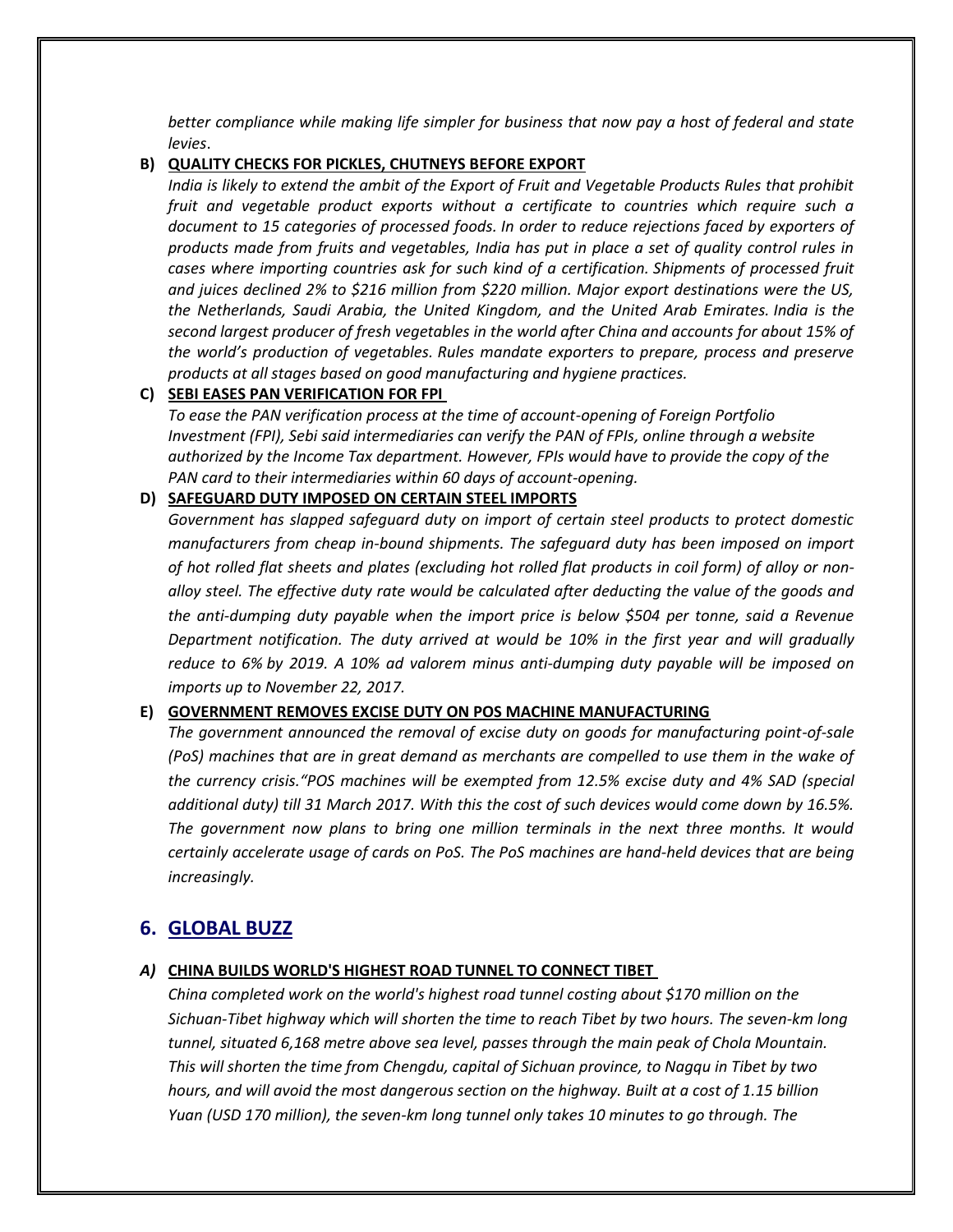*highway will be able to accommodate 4,000 to 5,000 vehicles a day, as compared with around 1,500 now. Built in 1951, Sichuan-Tibet Highway was China's first highway in Tibet.*

#### **B) CHINA WEAKENS YUAN TO EIGHT-YEAR LOW**

*China weakened the Yuan's fix against the dollar to a nearly eight-year low as the surging dollar put further pressure on the unit. The Central People's Bank of China set the value of the Yuan – also known as the Renminbi – at 6.8495 to the greenback, down 0.30%. The unit has reached a series of six-year lows in recent weeks in the face of a greenback rising on expectations of sharper US interest rate hikes. China only allows the Yuan to rise or fall 2% on either side of the daily fix, one of the ways it maintains control over the currency. China only allows the Yuan to rise or fall 2% on either side of the daily fix, one of the ways it maintains control over the currency. But analysts and officials say that Beijing is now intervening in the opposite direction, and trying to prop up the unit's value against a strengthening greenback. China is trying to push for the internationalization of the Yuan and if the market lost its faith in the unit, the process could become more difficult. The International Monetary Fund in October officially included Yuan in its elite SDR reserve currency basket, a symbolic coup for Beijing policymakers.*

#### **C) BANGLADESH, SRI LANKA TO SIGN FTA NEXT YEAR**

*According to a statement issued by the Commerce Ministry of Bangladesh, Bangladesh and Sri Lanka have agreed to sign a free trade agreement. The total bilateral trade between the two countries has grown from more than two fold from US\$ 48 million in 2010 to US\$ 131 million in 2015. Sri Lanka's exports to Bangladesh too saw a steady increase in the past five years. A greater portion of Lankan exports to Bangladesh is represented by cotton (26.1%) followed by Man-made staple fibers (13.1%), plastic articles (12.1%) and knitted/crocheted fabrics (10.9%). Among Sri Lanka's imports from Bangladesh are Pharmaceuticals (31%) followed by Rice (29.3%), Electric accumulators (6.3%) and apparel and garments (6%).*

#### **D) IRAN, NOT SAUDI, IS INDIA'S TOP OIL SUPPLIER**

*Iran overtook political rival Saudi Arabia as India's top oil supplier, shipping data showed, just ahead of a producers' meeting this month to hammer out the details on output cuts aimed at reining in a global glut. Iran used to be India's second-biggest oil supplier.*

# **E) NEPAL BANS NEW INDIAN RS 500 AND RS 2,000 NOTES**

*Nepal Rastra Bank on banned the use of India's new currency notes of Rs 500 and Rs 2,000 denomination, terming them "unauthorised and illegal". These two currency notes were issued by the Reserve Bank of India recently after old Rs 500 and Rs 1,000 denomination notes were withdrawn. These new currency notes are not yet legal in Nepal. These notes will be legal in Nepal only when India issues a FEMA notification as per the Foreign Exchange Management Act. India is likely to issue a FEMA notification, allowing people in Nepal and India to possess certain amount of Indian currency. Earlier, a ban was in effect in Nepal till last year against the use of Rs 500 and Rs 1,000 denominations notes. Authorities had lifted this ban after the visit of Prime Minister Narendra Modi to Nepal.*

# **F) MOST EXPENSIVE WORLD MARKETS**

*1.New York's Upper 5th Avenue, 2.Hong Kong's Causeway Bay, 3.Paris's Avenue des Champs Elysees, 4.London's New Bond Street, 5. Tokyo's Ginza.*